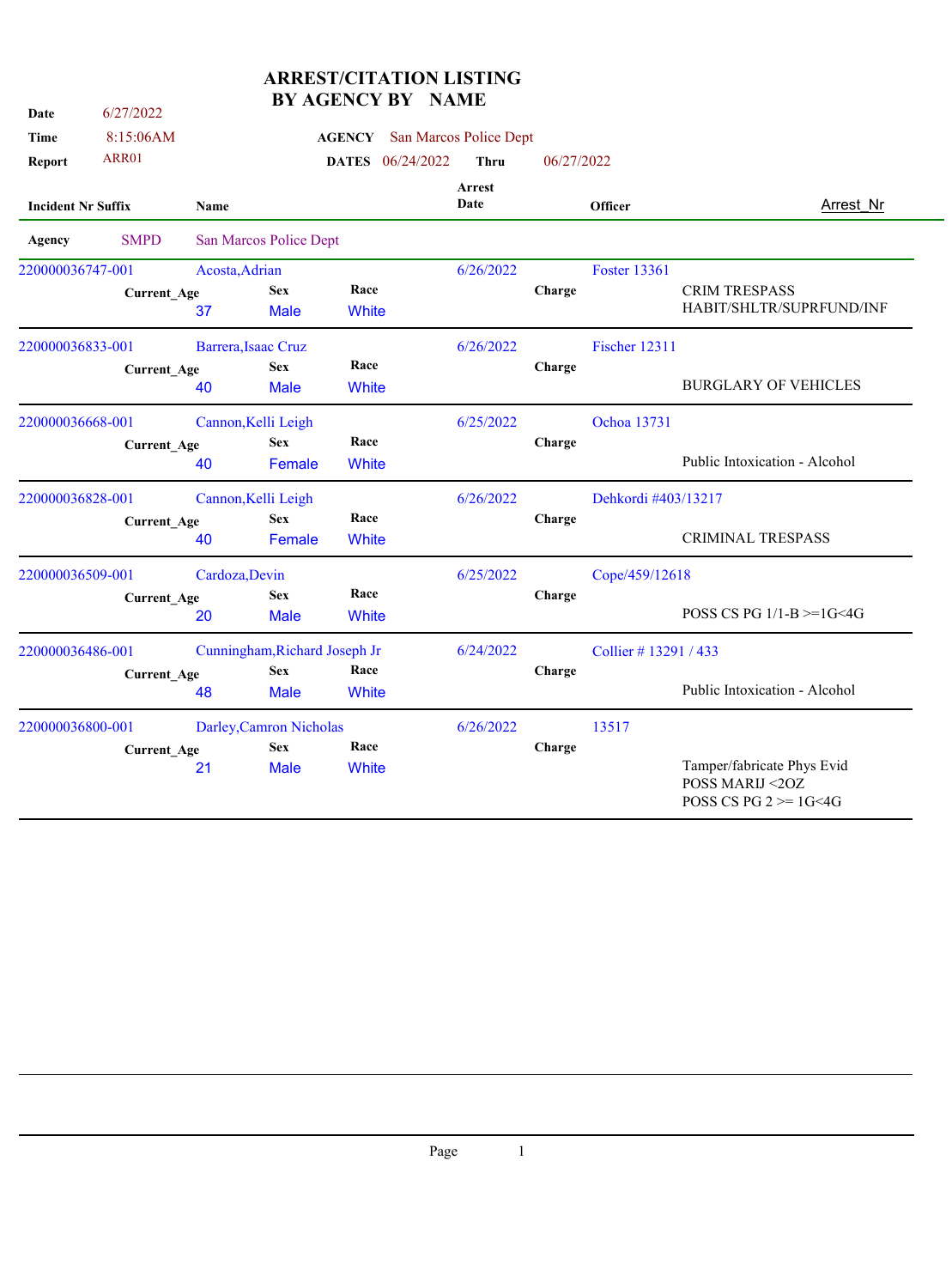| Date                      | 6/27/2022   | DI AGENCI DI NAME      |                         |                                      |                |           |
|---------------------------|-------------|------------------------|-------------------------|--------------------------------------|----------------|-----------|
| Time                      | 8:15:06AM   |                        |                         | <b>AGENCY</b> San Marcos Police Dept |                |           |
| <b>Report</b>             | ARR01       |                        | <b>DATES</b> 06/24/2022 | Thru                                 | 06/27/2022     |           |
| <b>Incident Nr Suffix</b> |             | Name                   |                         | <b>Arrest</b><br>Date                | <b>Officer</b> | Arrest Nr |
| Agency                    | <b>SMPD</b> | San Marcos Police Dept |                         |                                      |                |           |
|                           |             |                        |                         |                                      |                |           |

|                                              |                                                                                                                                          |                                                                                                                                                        |                                                                  | 6/26/2022                                             |        | L. Willdigg 13517    |                                                                                                               |
|----------------------------------------------|------------------------------------------------------------------------------------------------------------------------------------------|--------------------------------------------------------------------------------------------------------------------------------------------------------|------------------------------------------------------------------|-------------------------------------------------------|--------|----------------------|---------------------------------------------------------------------------------------------------------------|
|                                              | 25                                                                                                                                       | <b>Sex</b><br><b>Male</b>                                                                                                                              | Race<br><b>White</b>                                             |                                                       | Charge |                      | Public Intoxication - Alcohol                                                                                 |
|                                              |                                                                                                                                          |                                                                                                                                                        |                                                                  | 6/26/2022                                             |        | Murphy 13196         |                                                                                                               |
|                                              | 21                                                                                                                                       | <b>Male</b>                                                                                                                                            | Race<br>White                                                    |                                                       | Charge |                      | Public Intoxication - Alcohol                                                                                 |
|                                              | Garcia sanchez, Gustavo                                                                                                                  |                                                                                                                                                        |                                                                  | 6/25/2022                                             |        | <b>Bohli 13674</b>   |                                                                                                               |
|                                              | 18                                                                                                                                       | <b>Sex</b><br><b>Male</b>                                                                                                                              | Race<br><b>White</b>                                             |                                                       | Charge |                      | <b>Warrant Arrest</b>                                                                                         |
|                                              | Gholston, Bryce Lazhelle                                                                                                                 |                                                                                                                                                        |                                                                  | 6/26/2022                                             |        | Casillan #482        |                                                                                                               |
|                                              | 22                                                                                                                                       | <b>Sex</b><br><b>Male</b>                                                                                                                              | Race<br><b>Black</b>                                             |                                                       | Charge |                      | Public Intoxication - Alcohol                                                                                 |
| 220000036714-001<br><b>Current_Age</b><br>42 |                                                                                                                                          |                                                                                                                                                        |                                                                  | 6/26/2022                                             |        | <b>Foster 13361</b>  |                                                                                                               |
|                                              |                                                                                                                                          | <b>Sex</b><br><b>Male</b>                                                                                                                              | Race<br><b>White</b>                                             |                                                       | Charge |                      | <b>ASSAULT CAUSES BODILY</b><br><b>INJURY FAMILY VIOL</b>                                                     |
|                                              | Gray, Rebecca Joann                                                                                                                      |                                                                                                                                                        |                                                                  | 6/25/2022                                             |        |                      |                                                                                                               |
|                                              | 39                                                                                                                                       | <b>Sex</b><br>Female                                                                                                                                   | Race<br><b>White</b>                                             |                                                       | Charge |                      | Public Intoxication - Alcohol                                                                                 |
|                                              | Hart, Anya Elizabeth                                                                                                                     |                                                                                                                                                        |                                                                  | 6/26/2022                                             |        | Williamson 436/13292 |                                                                                                               |
|                                              | 20                                                                                                                                       | <b>Sex</b><br>Female                                                                                                                                   | Race<br><b>White</b>                                             |                                                       | Charge |                      | <b>ASSAULT PEACE</b><br><b>Obstruction Or Retaliation</b><br>False Alarm Or Report<br>RESIST ARREST SEARCH OR |
|                                              |                                                                                                                                          |                                                                                                                                                        |                                                                  | 6/25/2022                                             |        | <b>Bohli 13674</b>   |                                                                                                               |
|                                              | 26                                                                                                                                       | <b>Sex</b><br><b>Male</b>                                                                                                                              | Race<br><b>White</b>                                             |                                                       | Charge |                      | RESIST ARREST SEARCH OR<br>POSS CS PG 1/1-B <1G                                                               |
|                                              | 220000036771-001<br>220000036724-001<br>220000036528-001<br>220000036872-001<br>220000036637-001<br>220000036846-001<br>220000036689-001 | <b>Current_Age</b><br><b>Current_Age</b><br><b>Current_Age</b><br><b>Current_Age</b><br><b>Current_Age</b><br><b>Current_Age</b><br><b>Current_Age</b> | <b>Franco, Derek Trevor</b><br><b>Sex</b><br>Gonzalez, Jose Luis | Gabbert, Christian Michael<br>Hidrogo, Stephen Joshua |        |                      | Williamson 436/13292                                                                                          |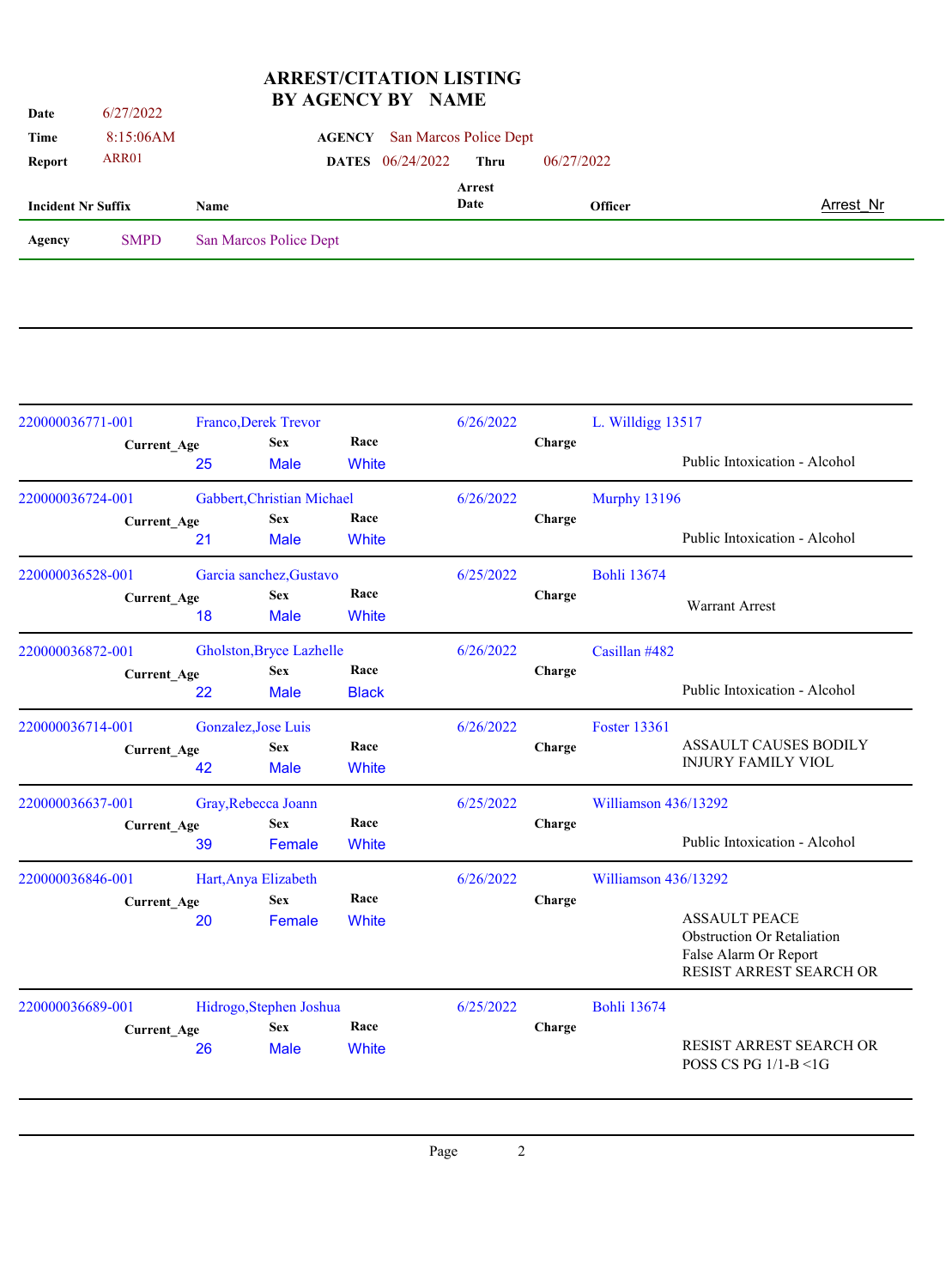| Date                      | 6/27/2022          |                                         |                         | DI INDERVI DI              | ----------            |                |                    |                                                                                                     |  |  |  |
|---------------------------|--------------------|-----------------------------------------|-------------------------|----------------------------|-----------------------|----------------|--------------------|-----------------------------------------------------------------------------------------------------|--|--|--|
| Time                      | 8:15:06AM          | San Marcos Police Dept<br><b>AGENCY</b> |                         |                            |                       |                |                    |                                                                                                     |  |  |  |
| Report                    | ARR01              |                                         |                         | 06/24/2022<br><b>DATES</b> | <b>Thru</b>           | 06/27/2022     |                    |                                                                                                     |  |  |  |
| <b>Incident Nr Suffix</b> |                    | Name                                    |                         |                            | <b>Arrest</b><br>Date | <b>Officer</b> |                    | <b>Arrest Nr</b>                                                                                    |  |  |  |
| Agency                    | <b>SMPD</b>        |                                         | San Marcos Police Dept  |                            |                       |                |                    |                                                                                                     |  |  |  |
| 220000036892-003          |                    |                                         | Lafanette, Meiko Joseph |                            | 6/27/2022             |                | Casillan #482      |                                                                                                     |  |  |  |
|                           | Current_Age        | <b>Sex</b>                              |                         | Race                       |                       | Charge         |                    |                                                                                                     |  |  |  |
|                           |                    | 27                                      | <b>Male</b>             | <b>Black</b>               |                       |                |                    | <b>AGG ROBBERY</b><br>Fail to ID<br>Tamper/fabricate Phys Evid<br><b>Obstruction Or Retaliation</b> |  |  |  |
| 220000036683-001          |                    |                                         | Manno, Lauren Taylor    |                            | 6/25/2022             |                | Collier #13291/433 |                                                                                                     |  |  |  |
|                           | <b>Current Age</b> | 22                                      | <b>Sex</b><br>Female    | Race<br>White              |                       | Charge         |                    | Public Intoxication - Alcohol                                                                       |  |  |  |
| 220000036449-001          |                    |                                         | Matlock, Hollis Lee     |                            | 6/24/2022             |                | Ochoa 13731        |                                                                                                     |  |  |  |
|                           | <b>Current Age</b> |                                         | <b>Sex</b>              | Race                       |                       | Charge         |                    |                                                                                                     |  |  |  |
|                           |                    | 45                                      | <b>Male</b>             | White                      |                       |                |                    | Theft Prop $>=\$100<\$750$<br>POSS CS PG 1/1-B <1G                                                  |  |  |  |

| 220000036860-001   | Nzungize, Enson Swazi    |                           |                      | 6/26/2022 |        | Contreras 12772                                                                                                      |  |
|--------------------|--------------------------|---------------------------|----------------------|-----------|--------|----------------------------------------------------------------------------------------------------------------------|--|
| <b>Current_Age</b> | 21                       | <b>Sex</b><br><b>Male</b> | Race<br><b>Black</b> |           | Charge | <b>AGG ASSAULT W/DEADLY</b><br>POSS CS PG $2 < 1$ G<br>Tamper/fabricate Phys Evid<br>Criminal Mischief >=\$100<\$750 |  |
| 220000036659-002   | Osegueda, Julio Amilcar  |                           |                      | 6/25/2022 |        | 13615, Anderson                                                                                                      |  |
| <b>Current Age</b> | 25                       | <b>Sex</b><br><b>Male</b> | Race<br>White        |           | Charge | <b>Warrant Arrest</b>                                                                                                |  |
| 220000036659-001   | Reyes, Kevin Anthony     |                           |                      | 6/25/2022 |        | 13615, Anderson                                                                                                      |  |
| <b>Current_Age</b> | 23                       | <b>Sex</b><br><b>Male</b> | Race<br>White        |           | Charge | Driving While License Invalid<br>Unl Carrying Weapon                                                                 |  |
| 220000036748-001   | Rodriguez, Abigail April |                           |                      | 6/26/2022 |        | 13615, Anderson                                                                                                      |  |
| <b>Current_Age</b> | 21                       | <b>Sex</b><br>Female      | Race<br>White        |           | Charge | DRIVING WHILE INTOXICATED                                                                                            |  |
| 220000036566-001   | Tamez, Amanda Page       |                           |                      | 6/25/2022 |        | C.Benavides 13618                                                                                                    |  |
| <b>Current_Age</b> | 35                       | <b>Sex</b><br>Female      | Race<br>White        |           | Charge | <b>DRIVING WHILE</b><br><b>INTOXICATED/OPEN ALCH</b>                                                                 |  |